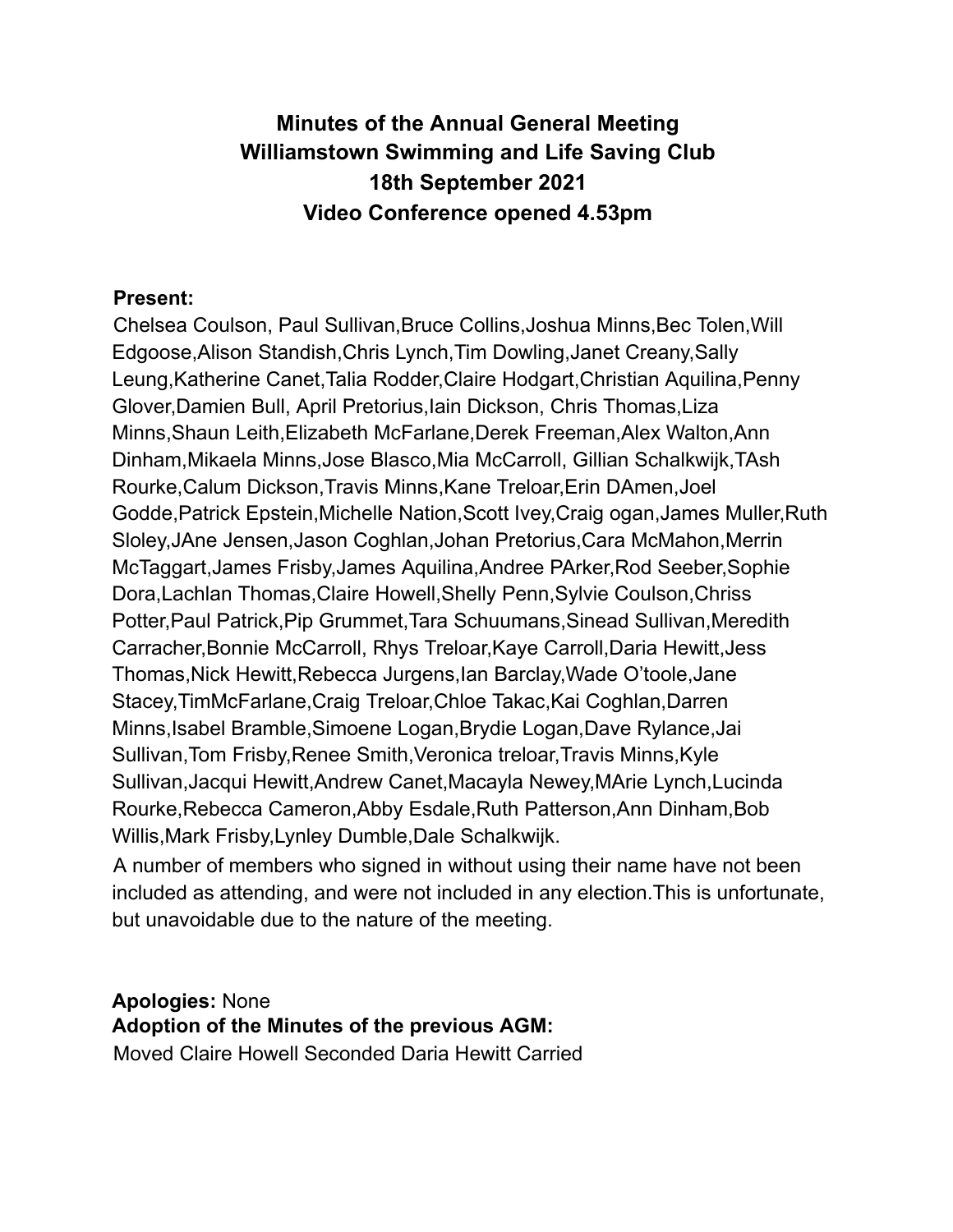Annual Reports:

Annual Reports were circulated to all members. President Paul Sullivan summarised the year outlining several achievements of the Club. Paul spoke about the Victorian Government allocation of funds from the State Budget for redevelopment building work, and thanked all members past and present for their tireless work over many years to achieve this great result. Paul also outlined the many community activities that the Club was involved in this year, and thanked all Patrollers who kept the beach safe again last summer.

# **Moved Annual Reports accepted as circulated**

Moved Rod Seeber Seconded Claire Howell Carried

FinancialStatement:

Outgoing Treasurer Daria Hewitt gave a brief overview of the financial year. **Moved Financial Report accepted as circulated** Moved Rod Seeber Seconded Claire Howell Carried

# **Special Business Proposed Changes to the Constitution**

Motion: To be passed as a Special Resolution. That in accordance with Rule 34 of the Clubs Constitution and for all other purposes, the Constitution of the Club be amended as shown in the Attachment to the Notice of Meeting distributed to members on or around 7th August 2021, with effect from the passing of this resolution.

Moved Rod Seeber Seconded Claire Howell

Motion defeated with 70% of the yes votes cast.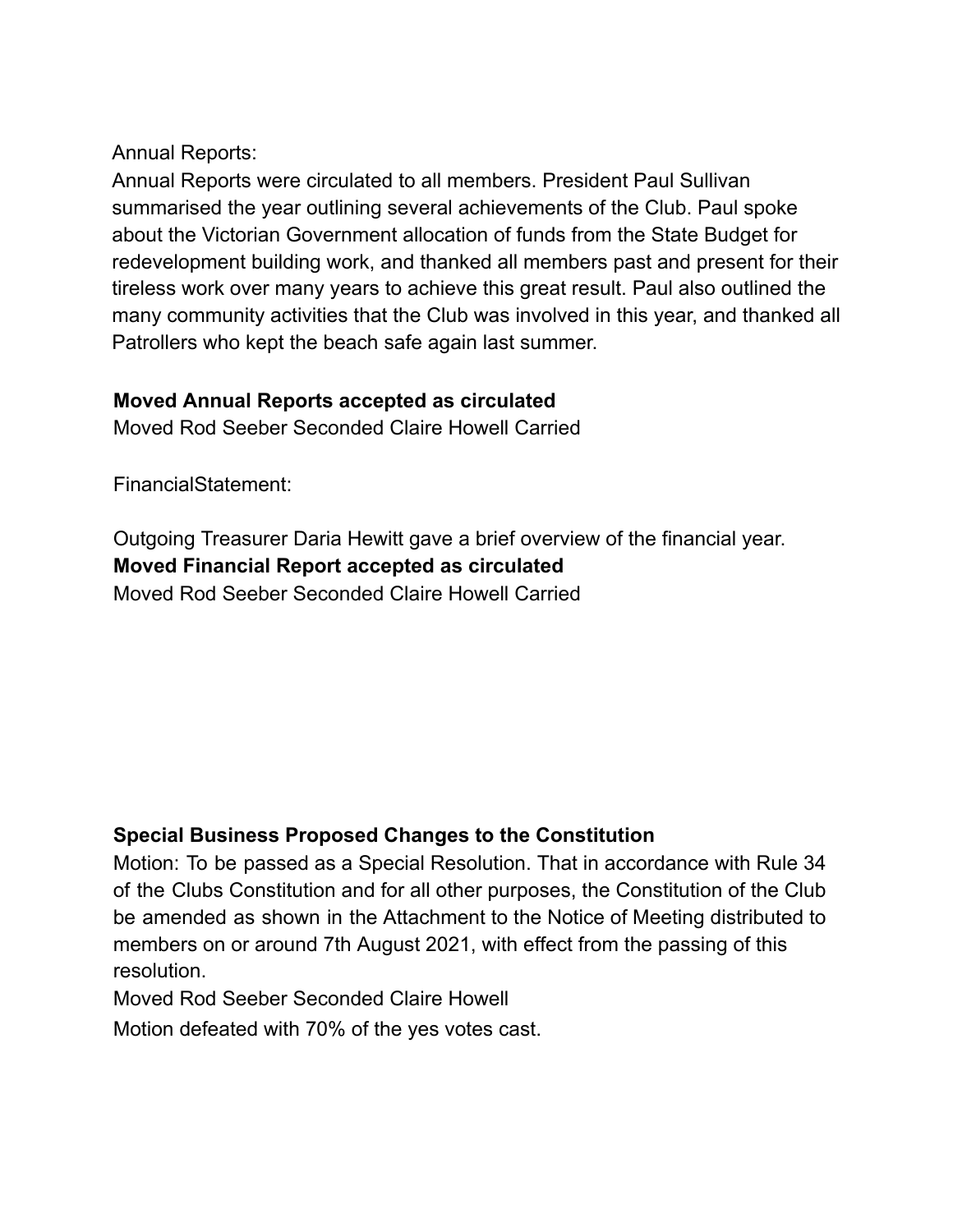### **Election of Office Holders:**

President Paul Sullivan, Vice President Claire Howell, Secretary Rod Seeber and Mark Frisby as Treasurer were all elected unopposed.

There are seven Directors due for election and as there were eight nominations an election was held. The following were elected Directors for 2021/22

Rebecca Cameron, Neal Coulson, Joel Farrow, Sally Leung, Elizabeth McFarlane, Andree Parker and Marcus Stacey were all elected by a majority vote of the members.

# **LSV Affiliation:**

#### **Motion**:

Affiliation be sought by the Board for season 2021/22 with Lifesaving Victoria Ltd and if affiliation is granted, the Williamstown SLSC Inc. agrees to abide by and be subject to The Constitution, Bylaws, Regulations and Resolutions, together with the awards and equipment of Lifesaving Victoria without reservation.

Moved: Rod Seconded Claire Carried

#### **Nomination of Auditor:**

**Motion**: WSLSC agrees to retain the services of Gerard Harrington Pty Ltd as the auditor for season 2021/22 Moved: Rod Seconded: Claire Carried

# **Awards:**

Police Shield Award for 2021- MacKenzie Bull Club Person of the Year 2021- Ann Dinham

#### **Junior Club Captain:**

Brydie Logan James O'Toole Both were appointed Junior Club Captains for 2021/22